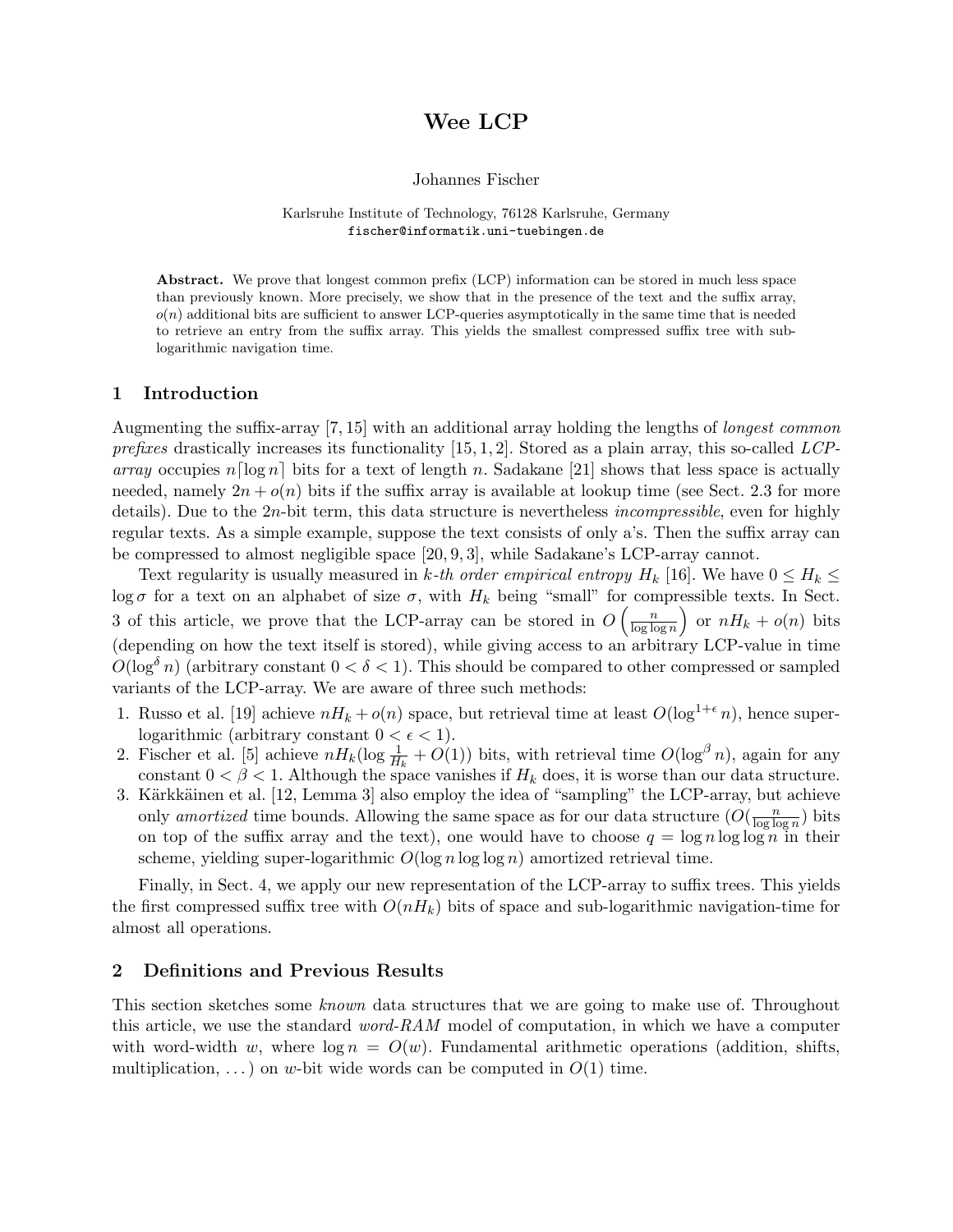

Fig. 1. Illustration to the succinct representation of the LCP-array.

#### 2.1 Rank and Select on Binary Strings

Consider a *bit-string*  $S[1, n]$  of length n. We define the fundamental rank- and select-operations on S as follows:  $rank_1(S, i)$  gives the number of 1's in the prefix  $S[1, i]$ , and select<sub>1</sub> $(S, i)$  gives the position of the i'th 1 in S, reading S from left to right  $(1 \leq i \leq n)$ . Operations rank<sub>0</sub> $(S, i)$ and select<sub>0</sub> $(S, i)$  are defined similarly for 0-bits. There are data structures of size  $O(\frac{n \log \log n}{\log n})$  $\frac{\log \log n}{\log n}$ ) bits in addition to S that support  $O(1)$ -rank- and select-operations, respectively [11, 6]. For an easily accessible exposition of these techniques, we refer the reader to the survey by Navarro and Mäkinen [18, Sect. 6.1].

## 2.2 Suffix- and LCP-Arrays

The suffix array [7, 15] for a given text T of length n is an array  $A[1,n]$  of integers s.t.  $T_{A[i]..n}$  <  $T_{A[i+1]...n}$  for all  $1 \leq i < n$ ; i.e., A describes the lexicographic order of T's suffixes by "enumerating" them from the lexicographically smallest to the largest. It follows from this definition that  $A$  is a permutation of the numbers [1, n]. Take, for example, the string  $T = \text{CACAACCAC$}$ . Then  $A =$  $[10, 4, 8, 2, 5, 9, 3, 7, 1, 6]$ . Note that the suffix array is actually a "left-to-right" (i.e., alphabetical) enumeration of the leaves in the suffix tree [10, Part II] for T\$. As A stores n integers from the range [1, n], it takes n words (or  $n\lceil \log n \rceil$  bits) to store A in uncompressed form. However, there are also different variants of *compressed* suffix arrays; see again the survey by Navarro and Mäkinen [18] for an overview of this field. In all cases, the time to access an arbitrary entry  $A[i]$  rises to  $\omega(1)$ ; we denote this time by  $t_A$ . All current compressed suffix arrays have  $t_A = \Omega(\log^{\epsilon} n)$  in the worst case (arbitrary constant  $0 < \epsilon \leq 1$ ), and there are indeed ones that achieve this time [9].

In the same way as suffix arrays store the leaves of the corresponding suffix tree, the LCP-array captures information on the heights of the internal nodes as follows. Array  $H[1, n]$  is defined such that H[i] holds the length of the *longest common prefix* of the lexicographically  $(i - 1)$ 'st and i'th smallest suffixes. In symbols,  $H[i] = \max\{k : T_{A[i-1]...A[i-1]+k-1} = T_{A[i]...A[i]+k-1}\}$  for all  $1 < i \leq n$ , and  $H[1] = 0$ . For  $T = \text{CACAACCAC\$}$ ,  $H = [0, 0, 1, 2, 2, 0, 1, 2, 3, 1]$ . Kasai et al. [13] gave an algorithm to compute H in  $O(n)$  time, and Manzini [17] adapted this algorithm to work in-place.<sup>1</sup>

#### 2.3  $2n + o(n)$ -Bit Representation of the LCP-Array

Let us now come to the description of the succinct representation of the LCP-array due to Sadakane [21]. The key to his result is the fact that the LCP-values cannot decrease too much if listed in

<sup>&</sup>lt;sup>1</sup> Mäkinen [14, Fig. 3] gives another algorithm to compute H almost in-place.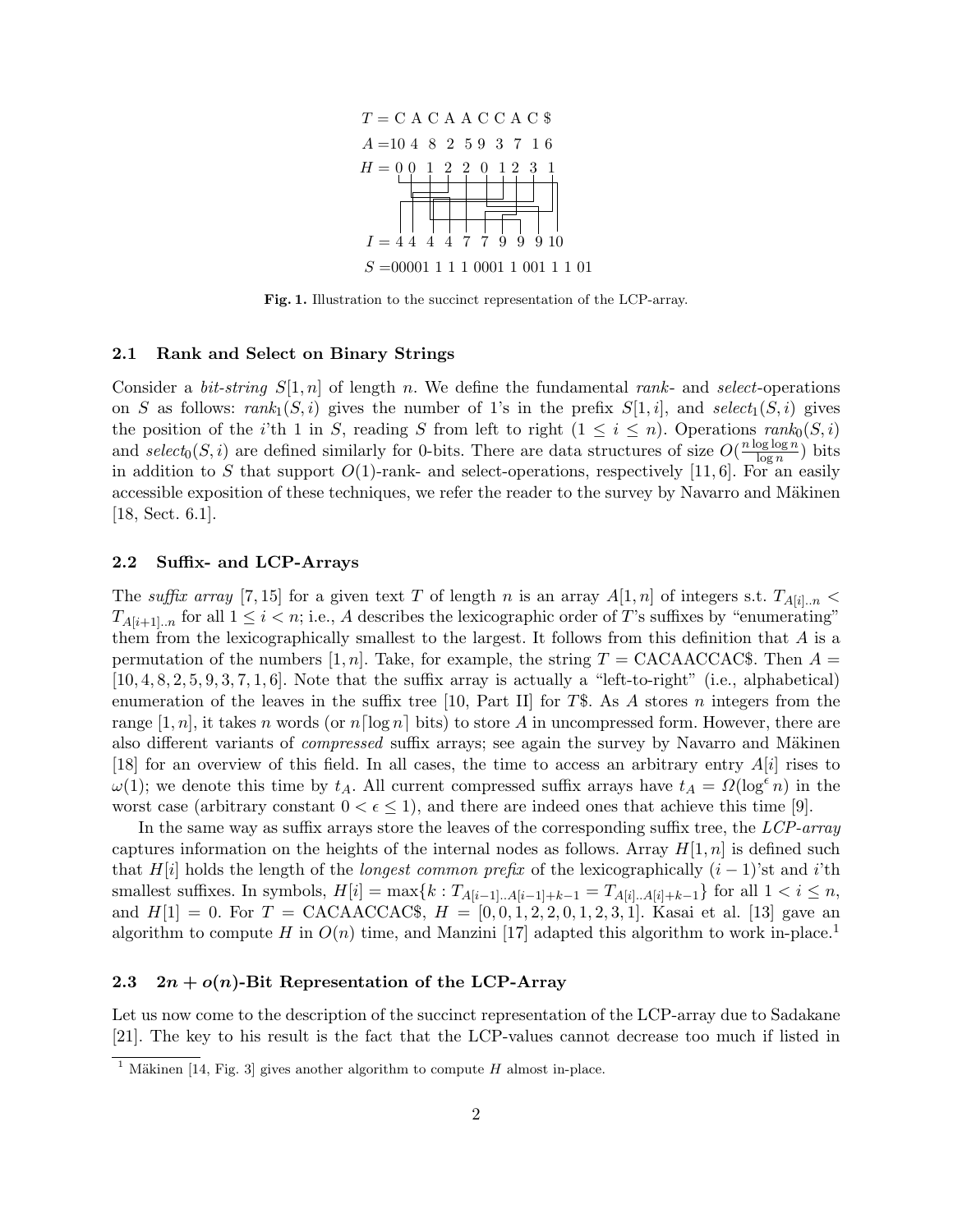the order of the inverse suffix array  $A^{-1}$  (defined by  $A^{-1}[i] = j$  iff  $A[j] = i$ ), a fact first proved by Kasai et al. [13, Thm. 1]:

**Proposition 1.** For all 
$$
i > 1
$$
,  $H[A^{-1}[i]] \ge H[A^{-1}[i-1]] - 1$ .

Because  $H[A^{-1}[i]] \leq n-i+1$  (the LCP-value cannot be longer than the length of the suffix!), this implies that  $H[A^{-1}[1]] + 1, H[A^{-1}[2]] + 2, \ldots, H[A^{-1}[n]] + n$  is an increasing sequence of integers in the range [1, n]. Now this list can be encoded differentially: for all  $i = 1, 2, \ldots, n$ , subsequently write the difference  $I[i] := H[A^{-1}[i]] - H[A^{-1}[i-1]] + 1$  of neighboring elements in unary code  $0^{I[i]}$ 1 into a bit-vector S, where we assume  $H[A^{-1}[-1]] = 0$ . Here,  $0^x$  denotes the juxtaposition of x zeros. See also Fig. 1. Combining this with the fact that the LCP-values are all less than  $n$ , it is obvious that there are at most n zeros and exactly n ones in  $S$ . Further, if we prepare  $S$  for constant-time rank<sub>0</sub>- and select<sub>1</sub>-queries, we can retrieve an entry from  $H$  by

$$
H[i] = rank_0(S, select_1(S, A[i])) - A[i].
$$
\n(1)

This is because the select<sub>1</sub>-statement gives the position where the encoding for  $H[A[i]]$  ends in H, and the rank<sub>0</sub>-statement counts the sum of the I[j]'s for  $1 \leq j \leq A[i]$ . So subtracting the value  $A[i]$ , which has been "artificially" added to the LCP-array, yields the correct value. See Fig. 1 for an example. Because  $rank_0(H, select_1(H, x)) = select_1(H, x) - x$ , we can rewrite (1) to

$$
H[i] = select1(S, A[i]) - 2A[i], \qquad (2)
$$

such that only one select-call has to be invoked.

This leads to

Proposition 2 (Succinct representation of LCP-arrays). The LCP-array for a text of length n can be stored in  $2n + O(\frac{n \log \log n}{\log n})$  $\frac{\log \log n}{\log n}$ ) bits in addition to the suffix array, while being able to access its elements in time  $O(t_A)$ .

# 3 Less Space, Same Time

The solution from Sect. 2.3 is admittedly elegant, but certainly leaves room for further improvements. Because the bit-vector  $S$  stores the LCP-values in text order, we first have to convert the position in A to the corresponding position in the text. Hence, the lookup time to  $H$  is dominated by  $t_A$ , the time needed to retrieve an element from from the compressed suffix array. Intuitively, this means that we could take up to  $O(t_A)$  time to answer the select-query, without slowing down the whole lookup asymptotically. Although this is not exactly what we do, keeping this idea in mind is helpful for the proof of the following theorem.

**Theorem 1.** Let T be a text of length n with  $O(1)$ -access to its characters. Then the LCP-array for T can be stored in  $O(\frac{n}{\log \log n})$  $\frac{n}{\log \log n}) = o(n)$  bits in addition to T and to the suffix array, while being able to access its elements in  $O(t_A + \log^\delta n)$  time (arbitrary constant  $0 < \delta \leq 1$ ).

*Proof.* We build on the solution from Sect. 2.3. Let  $j = A[i]$ . From (2), we compute H[i] as  $select_1(S, j) - 2j$ . Computing A[i] takes time  $t_A$ . Thus, if we could answer the select-query in the same time (using  $O(\frac{n}{\log \log n})$  $\frac{n}{\log \log n}$  additional bits), we were done. We now describe a data structure that achieves essentially this. Our description follows in most parts the solution due to Navarro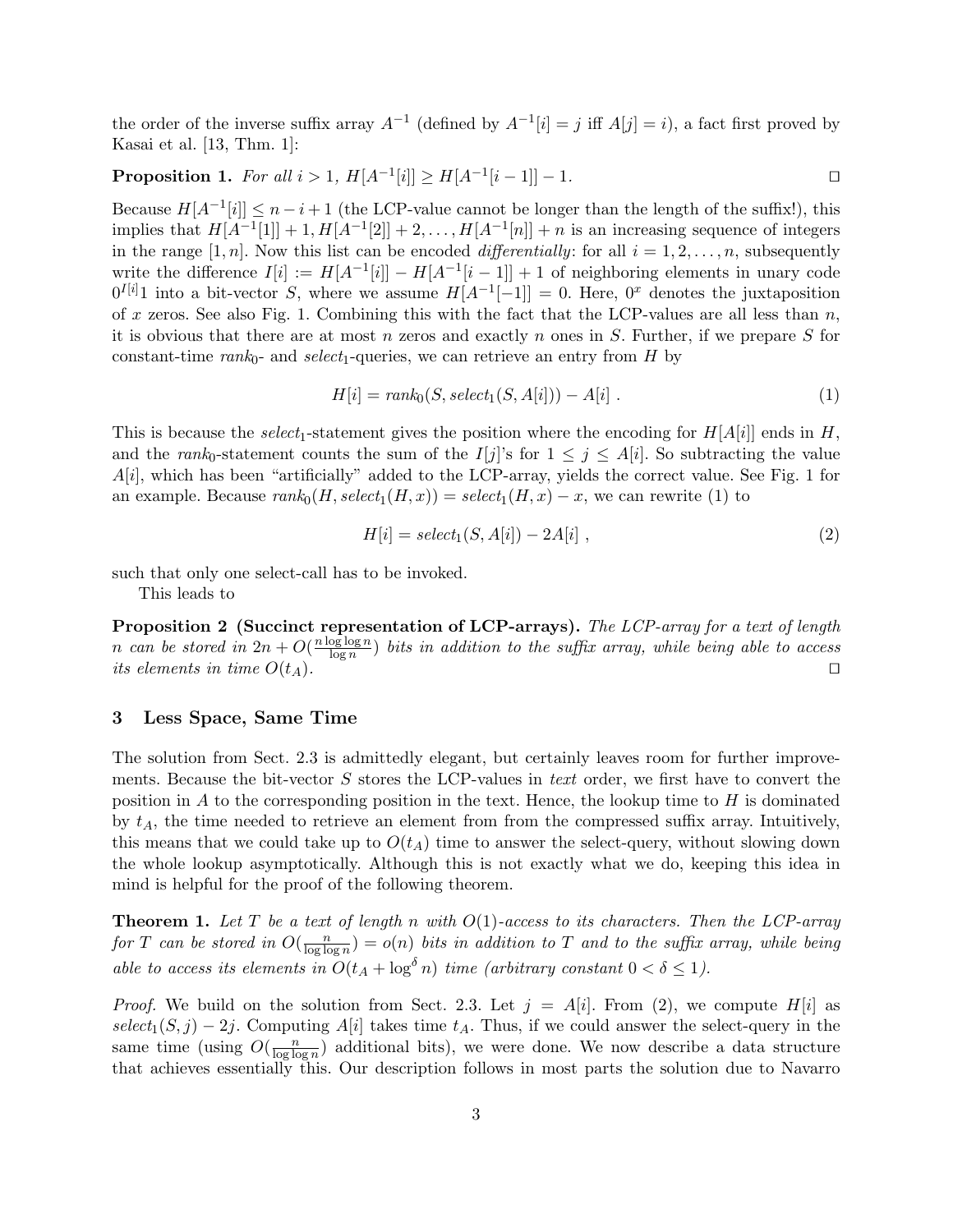

Fig. 2. Illustration to the proof of Thm. 1. We know from the value of a that the first  $m = \max(a-2j, 0)$  characters of  $T_{j...n}$  and  $T_{j'...n}$  match (here with common prefix  $\alpha$ ). At most  $s = \log^\delta n$  further characters will match (here  $\beta$ ), until reaching a mismatch character  $x \leq_{\text{lex}} y$ .

and Mäkinen [18, Sect. 6.1], except that it does not store sequence S and the lookup-table on the deepest level.

We divide the *range* of arguments for *select*<sub>1</sub> into subranges of size  $\kappa = |\log^2 n|$ , and store in  $N[i]$  the answer to  $select_1(S, i\kappa)$ . This table  $N[1, \lceil \frac{n}{\kappa} \rceil]$  $\frac{n}{\kappa}$ ]] needs  $O(\frac{n}{\kappa})$  $\frac{n}{\kappa} \log n$ ) =  $O(\frac{n}{\log n})$  $\frac{n}{\log n}$ ) bits, and divides S into blocks of different size, each containing  $\kappa$  1's (apart from the last).

A block is called *long* if it spans more than  $\kappa^2 = \Theta(\log^4 n)$  positions in S, and *short* otherwise. For the long blocks, we store the answers to all  $select_1$ -queries explicitly in a table  $P$ . Because there are at most  $\kappa^2$  long blocks, P requires  $O\left(\frac{n}{\kappa^2} \times \kappa \times \log n\right) = O(n/\log^4 n \times \log^2 n \times \log n)$  $O(n/\log n)$  bits.

Short blocks contain  $\kappa$  1-bits and span at most  $\kappa^2$  positions in S. We divide again their range of arguments into sub-ranges of size  $\lambda = \lfloor \log^2 \kappa \rfloor = \Theta(\log^2 \log n)$ . In  $N'[i]$ , we store the answer to select<sub>1</sub>(S, i), this time only relative to the beginning of the block where i occurs. Because the values in  $N'$  are in the range  $[1, \kappa^2]$ , table  $N'[1, \lceil \frac{n}{\lambda} \rceil]$  $\frac{n}{\lambda}$ ] needs  $O\left(\frac{n}{\lambda} \times \log \kappa\right) = O\left(n / \log \log n\right)$  bits. Table  $N'$  divides the blocks into miniblocks, each containing  $\lambda$  1-bits.

Miniblocks are called *long* if they span more than  $s = \log^{\delta} n$  bits, and *short* otherwise. For long miniblocks, we store again the answers to all *select*-queries explicitly in a table  $P'$ , relative to the beginning of the corresponding block. Because the miniblocks are contained in short blocks of length  $\leq \kappa^2$ , the answer to such a *select*-query takes  $O(\log \kappa)$  bits of space. Thus, the total space for  $P'$  is  $O(n/s \times \lambda \times \log \kappa) = O\left(\frac{n \log^3 \log n}{\log^\delta n}\right)$  $\log^\delta n$  bits. This concludes the description of our data structure for select.

To answer a query  $select_1(S, j)$ , let  $a = select_1(S, \lfloor j/\lambda \rfloor \lambda)$  be the beginning of j's mini-block in S. Likewise, compute the beginning of the next mini-block as  $b = select_1(S, |j/\lambda| \lambda + \lambda)$ . Now if  $b - a > s$ , then the mini-block where i occurs is long, and we can look up the answer using our precomputed tables  $N, N', P$ , and  $P'$ . Otherwise, we return the value a as an approximation to the actual value of  $select_1(S, j)$ .

We now use the text T to compute  $H[i]$  in additional  $O(\log^{\delta} n)$  time. To this end, let  $j' = A[i-1]$ (see also Fig. 2). The unknown value  $H[i]$  equals the length of the longest common prefix of suffixes  $T_{j...n}$  and  $T_{j'...n}$ , so we need to compare these suffixes. However, we do not have to compare letters from scratch, because we already know that the first  $m = \max(a-2j, 0)$  characters of these suffixes match. So we start the comparison at  $T_{j+m}$  and  $T_{j'+m}$ , and compare as long as they match. Because  $b - a \leq s = \log^{\delta} n$ , we will reach a mismatch after at most s character comparisons. Hence, the additional time for the character comparisons is  $O(\log^{\delta} n)$ . additional time for the character comparisons is  $O(\log^{\delta} n)$ .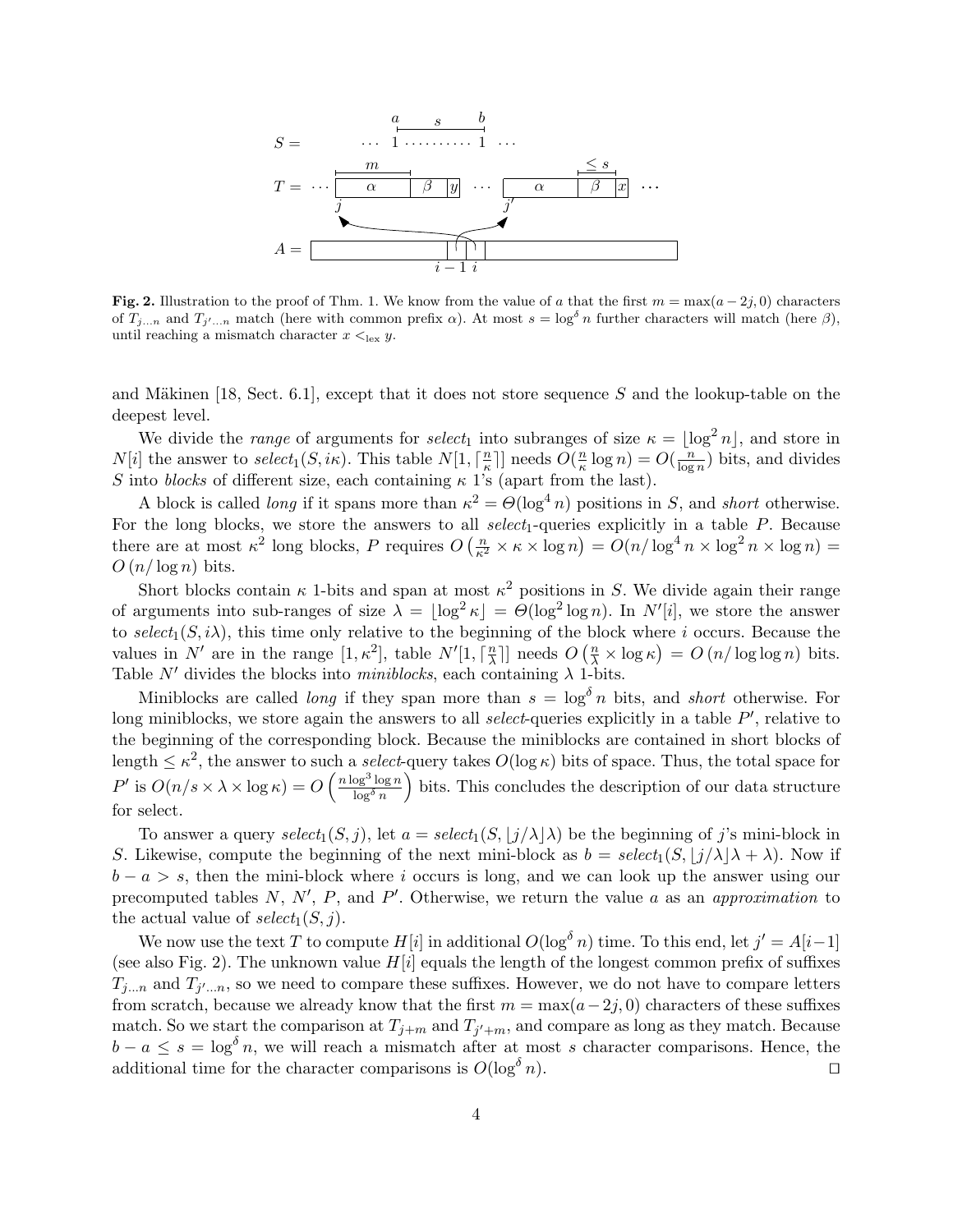If the text is not available for  $O(1)$  access, we have two options. First, we can always compress it with recent methods [22, 4, 8] to  $nH_k + o(n)$  space (which is within the space of all compressed suffix arrays), while still guaranteeing  $O(1)$  random access to its characters:

**Corollary 1.** The LCP-array for a text of length n can be stored in  $nH_k+O\left(\frac{n(k\log\sigma+\log\log n)}{\log_\sigma n}+\frac{n}{\log\log n}\right)$  $\frac{n}{\log \log n}$ bits in addition to the suffix array (simultaneously over all  $k \in o(\log_{\sigma} n)$  for alphabet size  $\sigma$ ), while being able to access its elements in time  $O(t_A + \log^\delta n)$  (arbitrary constant  $0 < \delta \leq 1$ ).

The second option is to use the compressed suffix array itself to retrieve characters in  $O(t_A)$ time. This is either already provided by the compressed suffix array [20], or can be simulated [5]. This leads to

**Corollary 2.** Let A be a compressed suffix array for a text of length n with access time  $t_A =$  $O(\log^{\epsilon} n)$ . Then the LCP-array can be stored in  $o(n)$  bits in addition to the suffix array, while being able to access its elements in time  $O(\log^{\epsilon+\delta} n)$  (arbitrary constant  $0 < \delta \leq 1$ ).

Note in particular that all known compressed suffix arrays have worst-case lookup time  $\Theta(\log^{\epsilon} n)$ at the very best, so the requirements on  $t_A$  in Cor. 2 are no restriction on its applicability. Further, by choosing  $\epsilon$  and  $\delta$  such that  $\epsilon + \delta < 1$ , the time to access the LCP-values remains sub-logarithmic.

#### 3.1 Improved Retrieval Time

Additional time could be saved in Thm. 1 and Cor. 1 by noting that a chunk of  $\log_{\sigma} n$  text characters can be processed in  $O(1)$  time in the RAM-model for alphabet size  $\sigma$ . Hence, when comparing the at most  $s = \log^{\delta} n$  characters from suffixes  $T_{j+m...n}$  and  $T_{j'+m...n}$  (end of the proof of Thm. 1), this could be done by processing at most  $s/\log_{\sigma} n = \log \sigma \log^{\delta-1} n$  such chunks. This is especially interesting if the alphabet size is small; in particular, if  $\sigma = O\left(2^{(\log^{1-\delta} n)}\right)$ , the retrieval time becomes constant.

The same improvement is possible for Kärkkäinen et al.'s solution [12], resulting in  $O(q \log \sigma / \log n)$ amortized retrieval time in their scheme.

# 4 A Small Entropy-Bounded Compressed Suffix Tree

The data structure from Thm. 1 is particularly appealing in the context of compressed suffix trees. Fischer et al. [5] give a compressed suffix tree that has sub-logarithmic time for almost all navigational operations. It is based on the compressed suffix array due to Grossi et al. [9], a compressed LCP-array, and data structures for range minimum- and previous/next smaller valuequeries (RMQ and PNSV). Its size is  $nH_k(2\log \frac{1}{H_k} + \frac{1}{\epsilon} + O(1)) + o(n)$  bits, where the "ugly"  $nH_k(\log \frac{1}{H_k} + O(1))$ -term comes from a compressed form of the LCP-array. If we replace this data structure with our new representation, we get (using Cor. 2 for simplicity):

**Theorem 2.** A suffix tree can be stored in  $(1 + \frac{1}{\epsilon})nH_k + o(n)$  bits such that all operations can be computed in sub-logarithmic time (except level ancestor queries, which have an additional  $O(\log n)$ ) penalty).

*Proof.* The space can be split into  $(1 + \frac{1}{\epsilon})nH_k + o(n)$  bits from the compressed suffix array [9], additional  $o(n)$  bits from the LCP-array of Cor. 2, plus  $o(n)$  bits for the RMQ- and PNSV-queries. The time bounds are obtained from the third column of Table 1 in  $[5]$ .